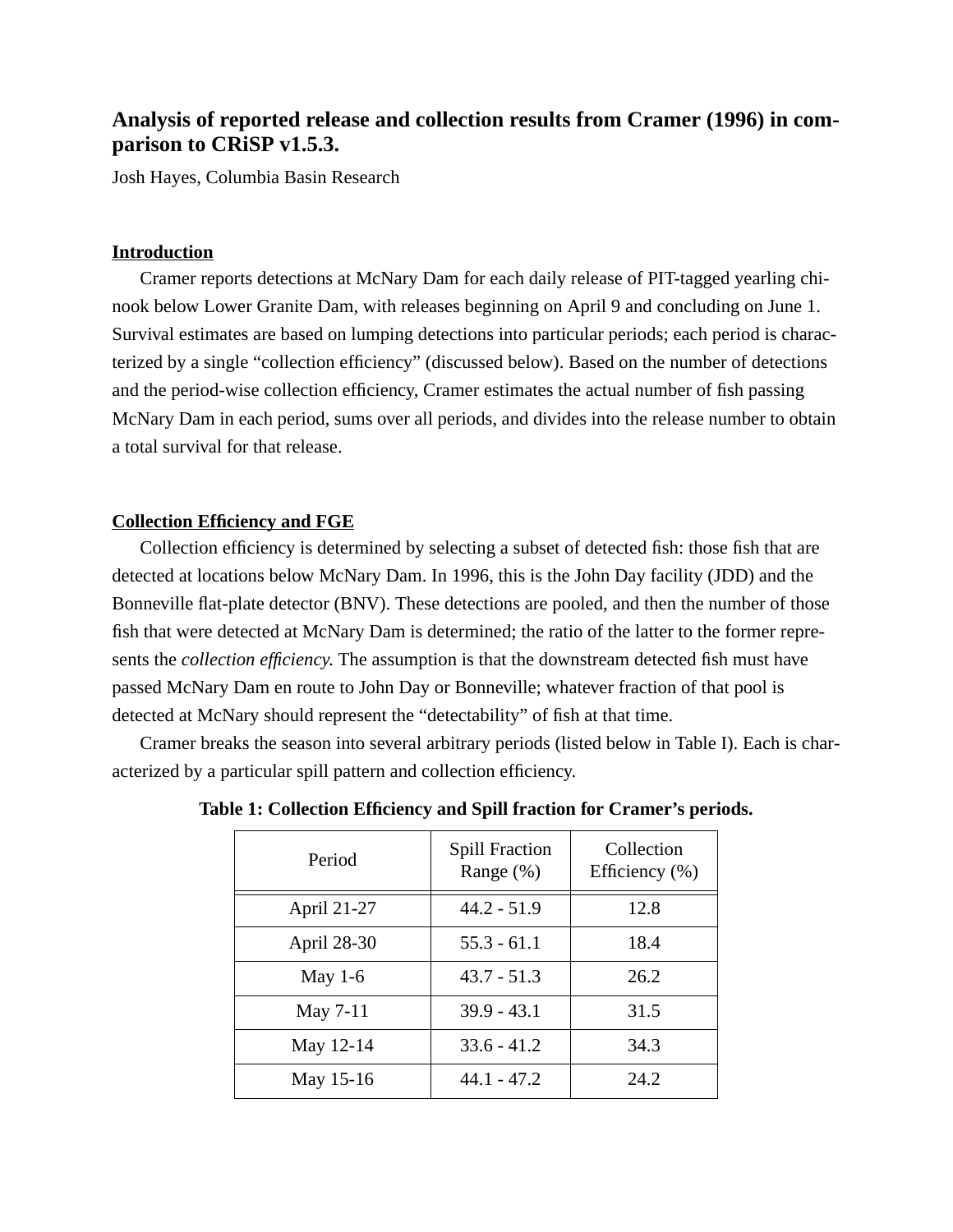| Period           | <b>Spill Fraction</b><br>Range $(\%)$ | Collection<br>Efficiency $(\% )$ |
|------------------|---------------------------------------|----------------------------------|
| May 17-20        | $57.3 - 64.2$                         | 14.1                             |
| May 21-23        | $52.4 - 54.5$                         | 20.2                             |
| May 24-30        | $64.5 - 72.8$                         | 14.4                             |
| May $31$ -June 6 | 62.9-68.1                             | 5.0                              |
| Average          | 52.6                                  | 21.0                             |

**Table 1: Collection Efficiency and Spill fraction for Cramer's periods.**

Note that these numbers allow us to estimate FGE at McNary for these fish, because:

## $CollectionEfficiency = FGE \cdot (1 - (Split \cdot SpillEfficiency))$

and thus:

$$
FGE = \frac{CollectionEfficiency}{1 - (Split \cdot SpillEfficiency)}
$$

CRiSP's calibrated FGE value for McNary Dam is 71.8% (Anderson et al. 1996). If we regress Cramer's observed collection efficiencies against the mean spill fraction for that period, assuming that spill efficiency is near 1, the intercept of that regression (where spill  $= 0$ ) is an estimate of FGE. The slope should be constrained to produce zero collection efficiency at 100% spill. Results of that regression, along with the derived CRiSP calibrated curve, are shown in Figure 1 below. Note that the fit of the regression is quite good, and the two slopes are nearly identical (CRiSP slope and intercept: -0.715 and 71.8%; Cramer slope and intercept: -0.733 and 58.0%; r<sup>2</sup>  $= 0.710$ , p  $< 0.005$ ), however, the regression on Cramer's data does not produce 0% collection efficiency at 100% spill, but instead at about 80%. If the regression is forced to pass through that point, the intercept describing FGE is only 43.8%, which seems unrealistically low. It may be that a non-linear regression would be more appropriate, or that spill efficiency is not 1.

The presence of slide gates enables a new approach to FGE calibration; namely, directly measuring it based on multiple detections downstream. I suggest we pursue this technique to obtain FGE estimates at PIT tag detection sites with available downstream detections (LGR, LGS, LMN, MCN, and perhaps JDD if collections are adequate).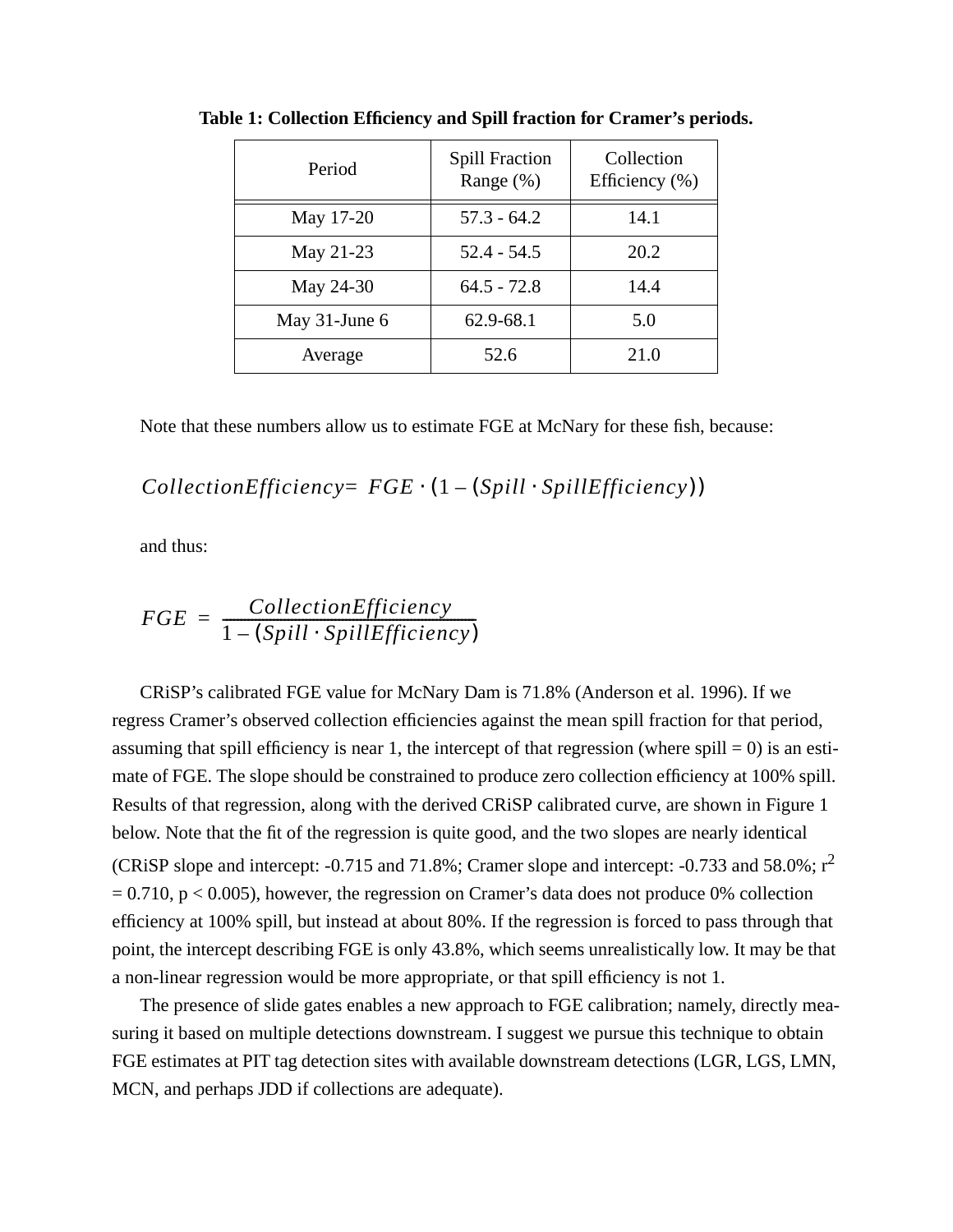

Figure 1. Estimated collection efficiency as a function of spill fraction from Cramer (1996) and for calibration of CRiSP. Unconstrained fit is simple regression, constrained is regression forced through 0% collection at 100% spill.

### **Comparison of Survival Estimates**

Cramer produces an estimated survival to McNary Dam for each day's release. The change in survival from day to day can be considerable. CRiSP-modeled survivals, however, change in a much smoother fashion (both tracks are shown below in Figure 2). A third set of survival estimates based on Jolly-Seber survival modeling is in excellent agreement with CRiSP estimates, but not with Cramer's (S.G. Smith, NMFS, pers. comm.; see Figure 2) Why do the estimates differ?

First, Cramer's estimates are based on potentially small sample sizes. Releases at Lower Granite are sometimes fewer than a thousand fish, and generally not much over 2000. Given the high spill fractions at McNary over this period, the expected number of detections is typically only a hundred or so, and often less. This means that vicariance and natural stochasticity play a